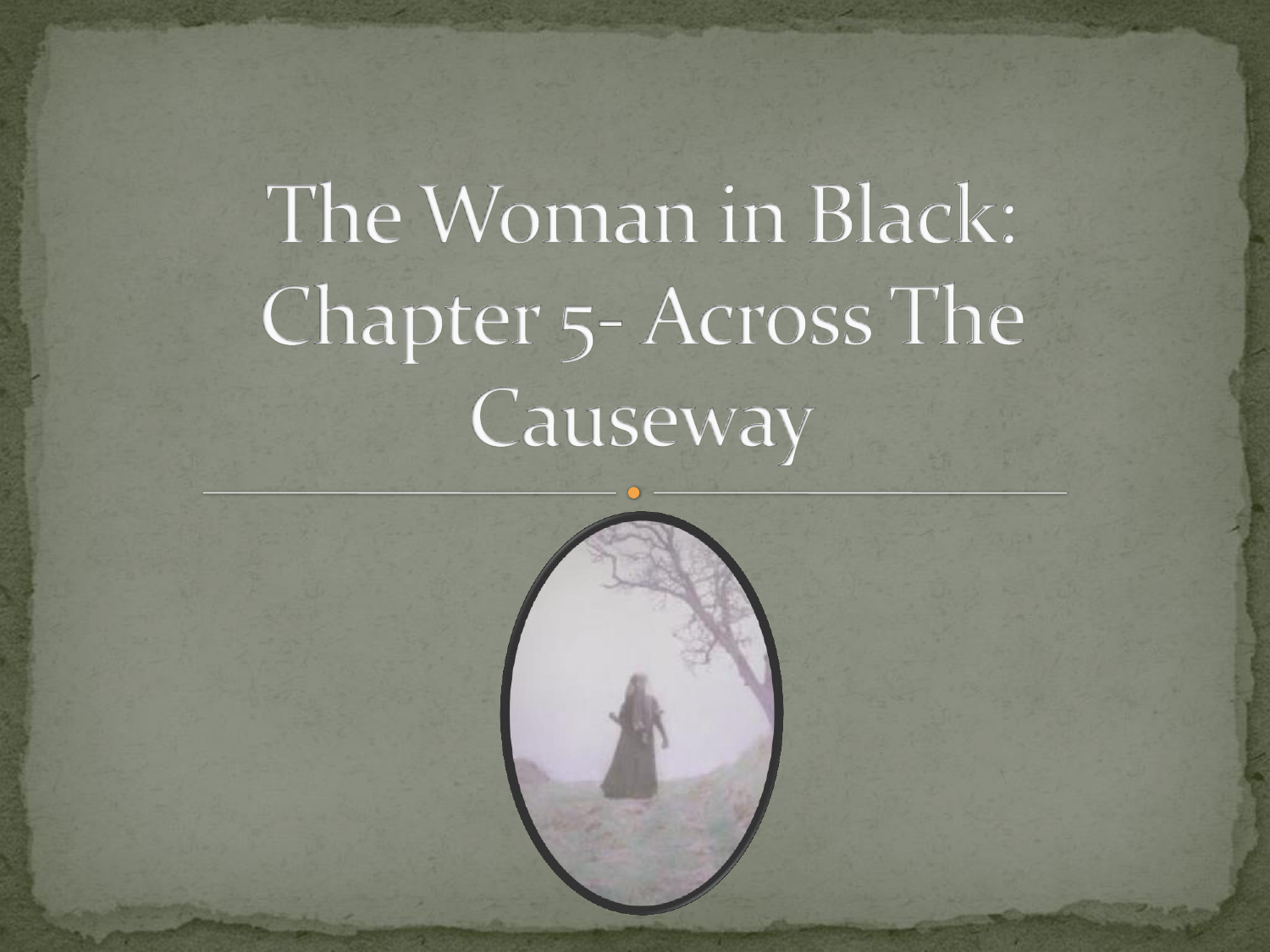## Main Plot Details of Chapter 5

- Keckwick arrives in a pony and trap to take Kipps to Eel Marsh House.
- We see the magnificent landscape and wildlife as the cross the causeway.
- Eel Marsh House and it's surroundings are described. • Kipps sees the woman in black again.
- **Seriously shaken, Kipps returns to the house.**
- Kipps decides to set off on foot back to Crythin Gifford intending to intercept Keckwick.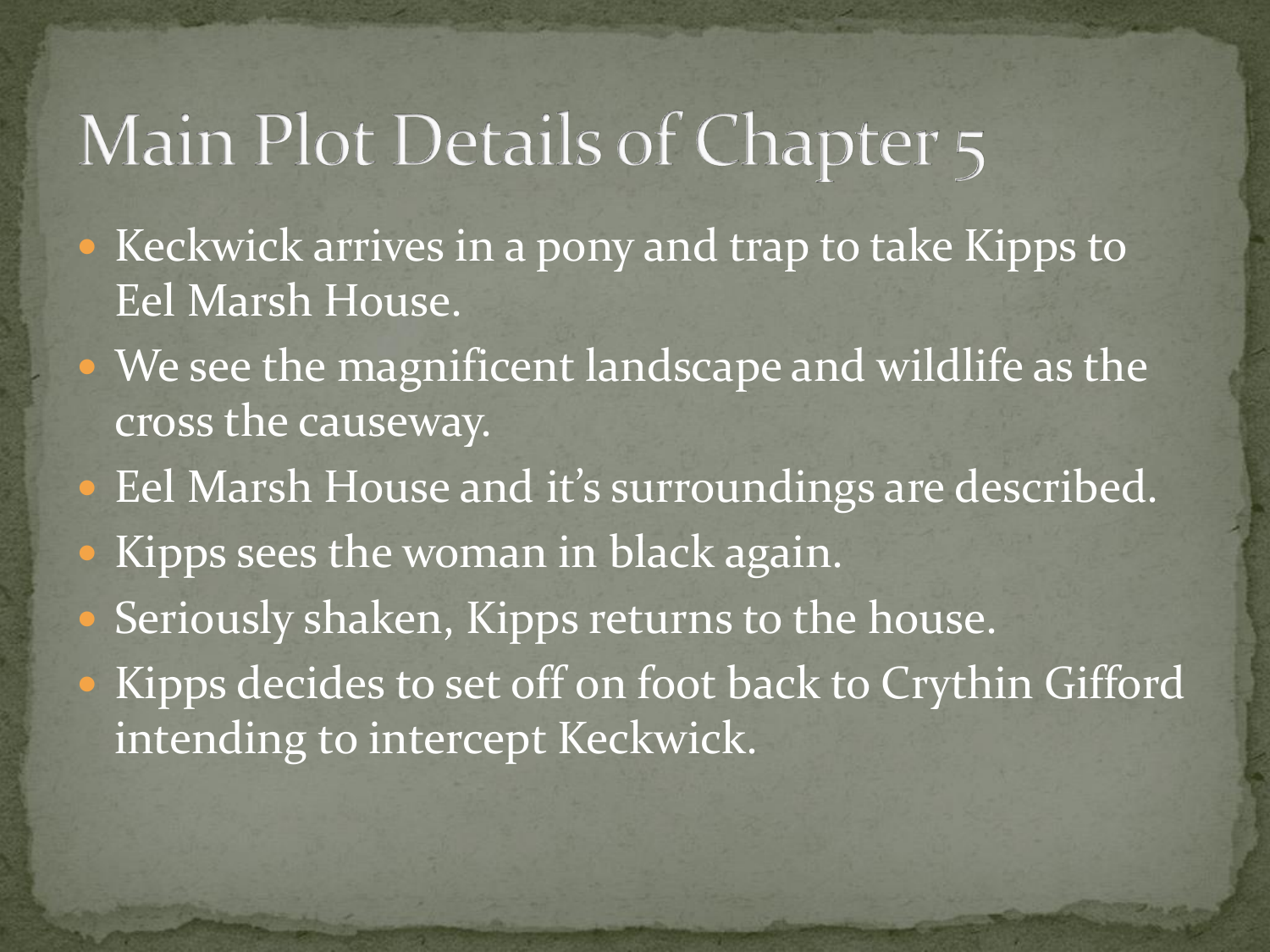## TIPS TO GET A\* WHEN ANALYSING THIS CHAPTER

• Susan Hill uses the weather to bring out the beauty of Kipp's surroundings on the journey to Eel Marsh House. In order to get highest marks in an exam you will need to comment on the details of the setting and the effect it has on Kipp's mind.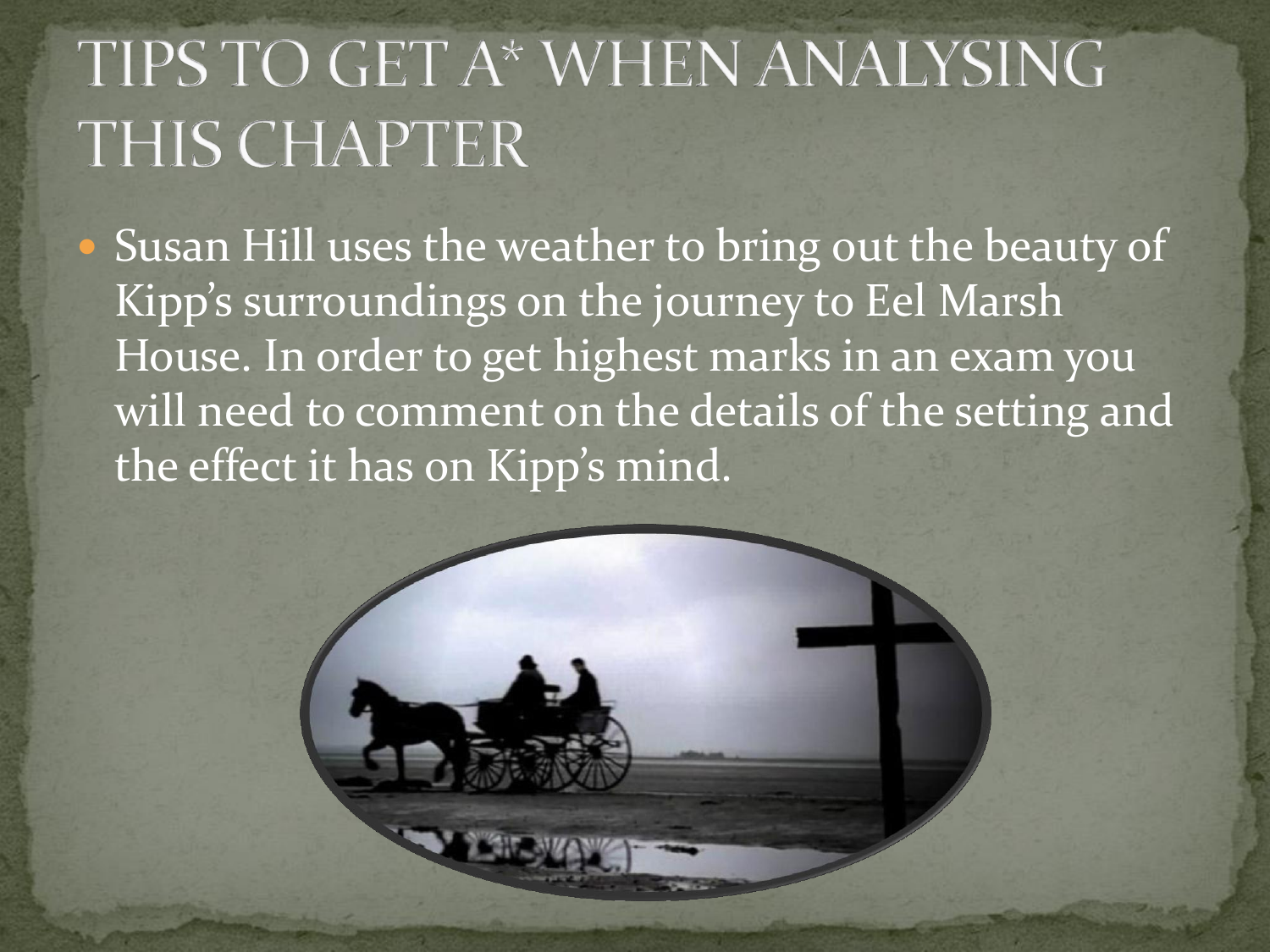## Weather In The Chapter-Quotes

- 'sky, sky and only a strip of land. I saw this part of the world as those great landscape painters had seen Holland, or the country around Norwich.'
- 'today there were no clouds at all'
- 'today all was bright and clear'
- 'there was thin sun overall'
- 'the sky having lost the bright blue of morning, to become almost silver'
- 'I would of travelled a thousand miles to see it'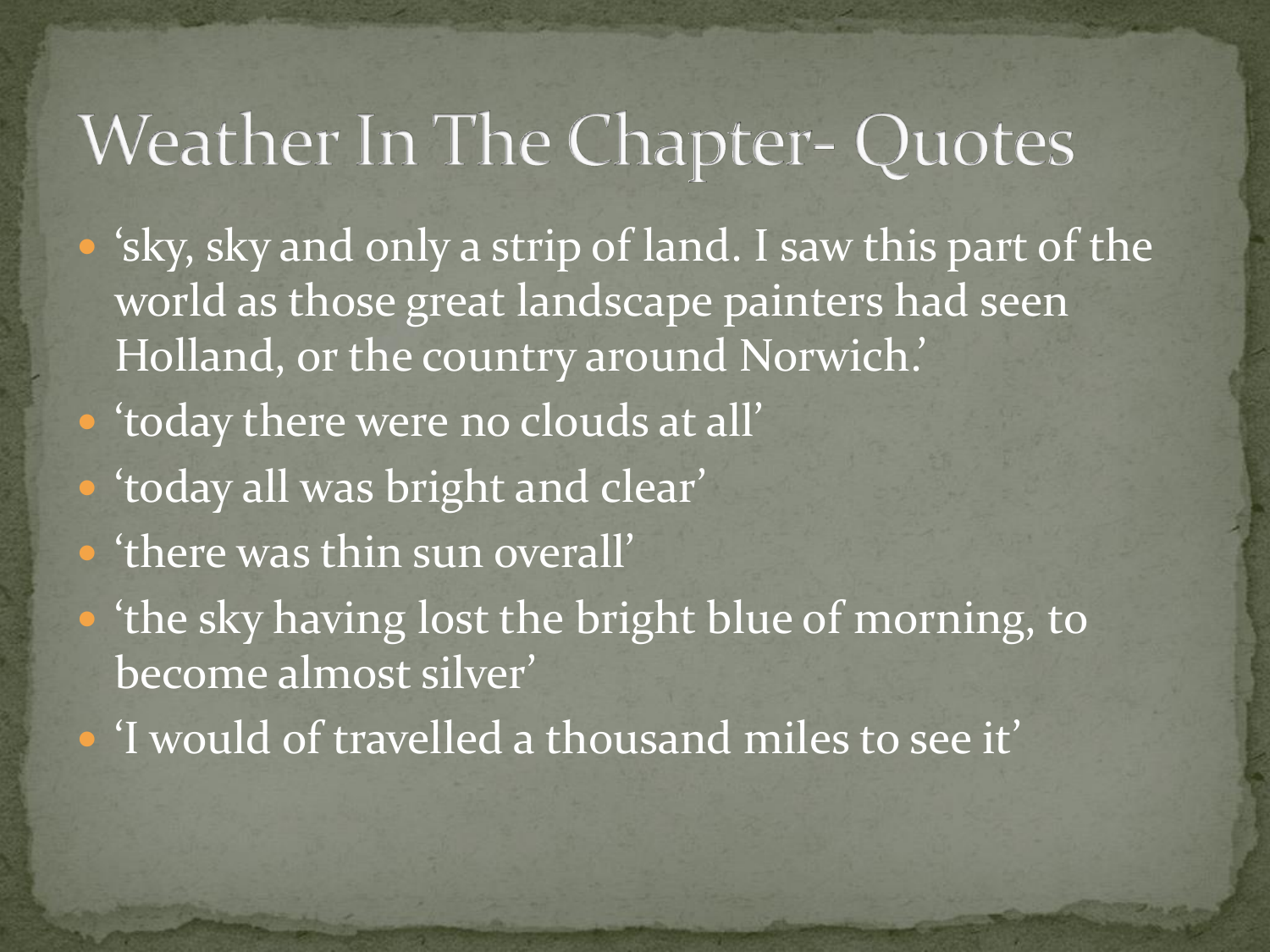#### Sound

Why and how is sound used in this Chapter?

- Examples of Sound In The Chapter:
- Keckwick clucked at the pony
- The marshes lay silent
- The trotting of the pony's hooves
- The rumble of wheels
- Harsh weird cries from birds
- Rough scraping of the cart
- Faint keening of the wind
- 'rawk rawk' of a hidden bird.



Sound builds up a sense of atmosphere and creates fear and foreboding.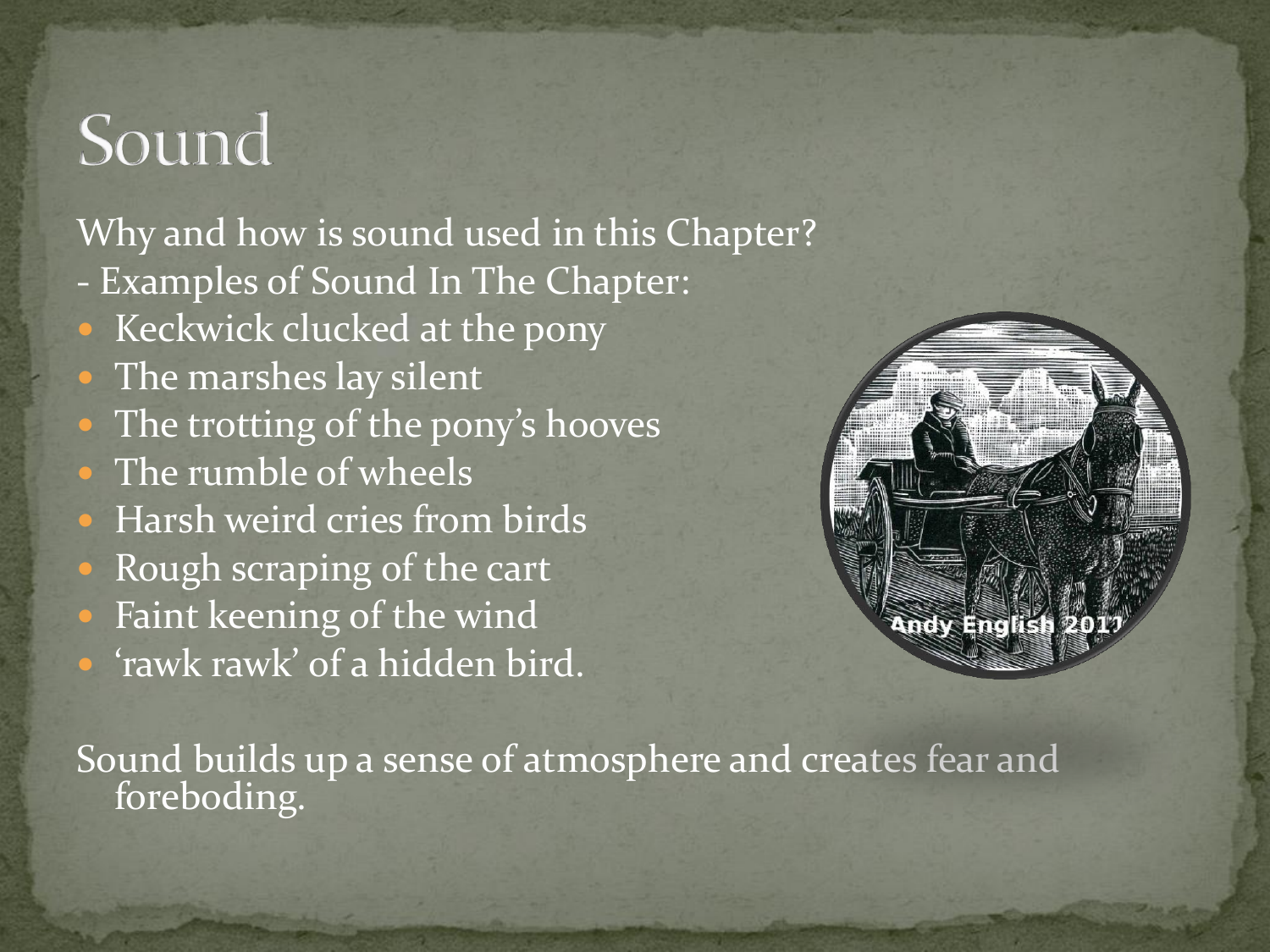#### **Eel Marsh House**

• Arthur begins to explore the grounds of Eel Marsh House and begins to stumble upon some 'fragmentary ruins' he wonders if these were the ruins Mr Jerome was talking about in the previous chapter.

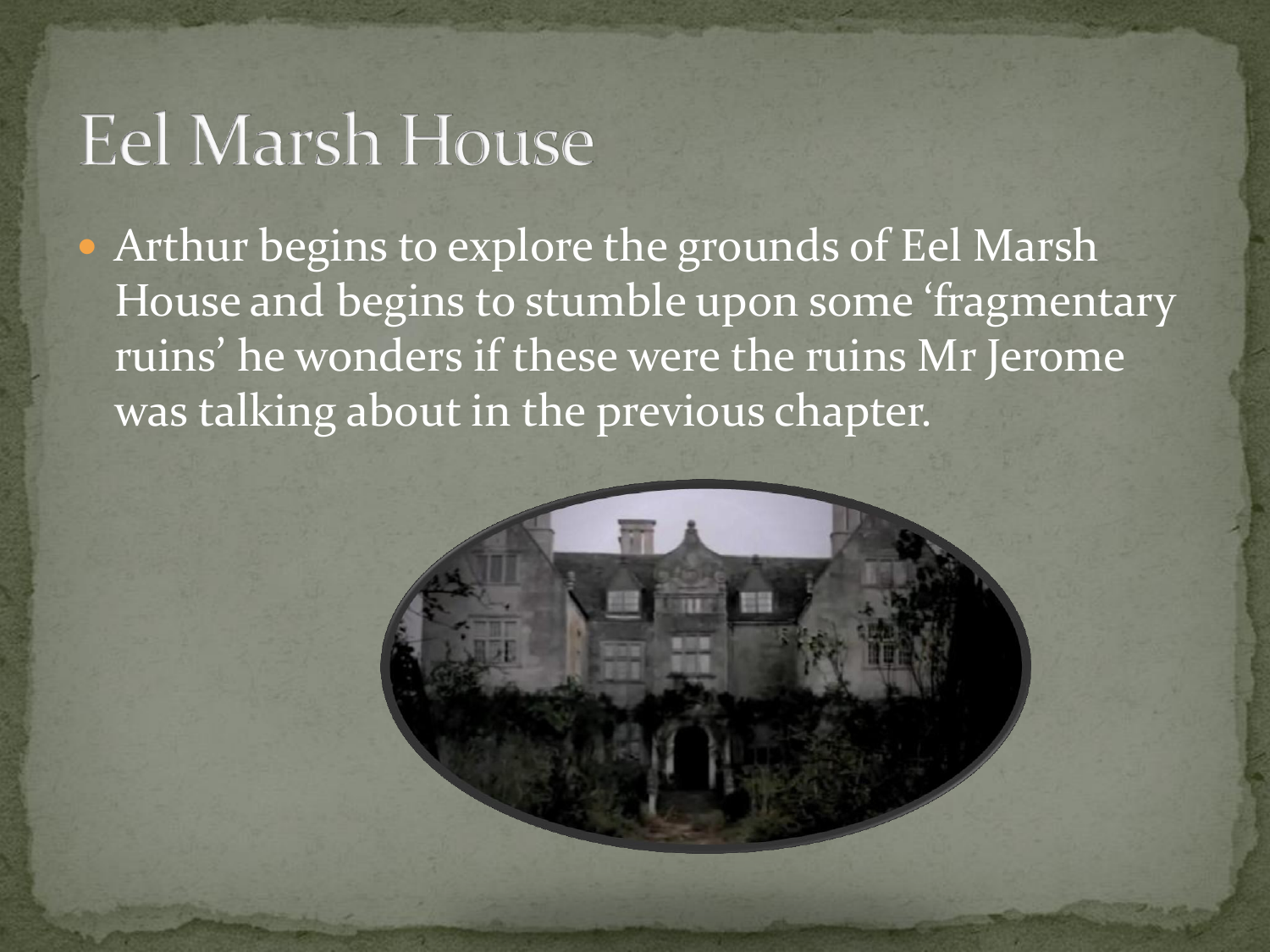# The Second appearance of The Woman in Black...

- Whilst Kipps is out on the marsh the woman in black appears again, this time that Arthur sees her he experiences something different about her. Arthur sees the evil in the woman in black. The last time he saw her at The Funeral he felt sympathy for her and pity and he thought she was a mourner however know he is taken over by the evilness she exudes. S
- Susan Hill suggests the woman is a ghost by:
- Her dated costume
- Extreme pallor
- Unnaturally bright eyes
- The way she moves
- · Slipping behind gravestones
- The way she vanishes